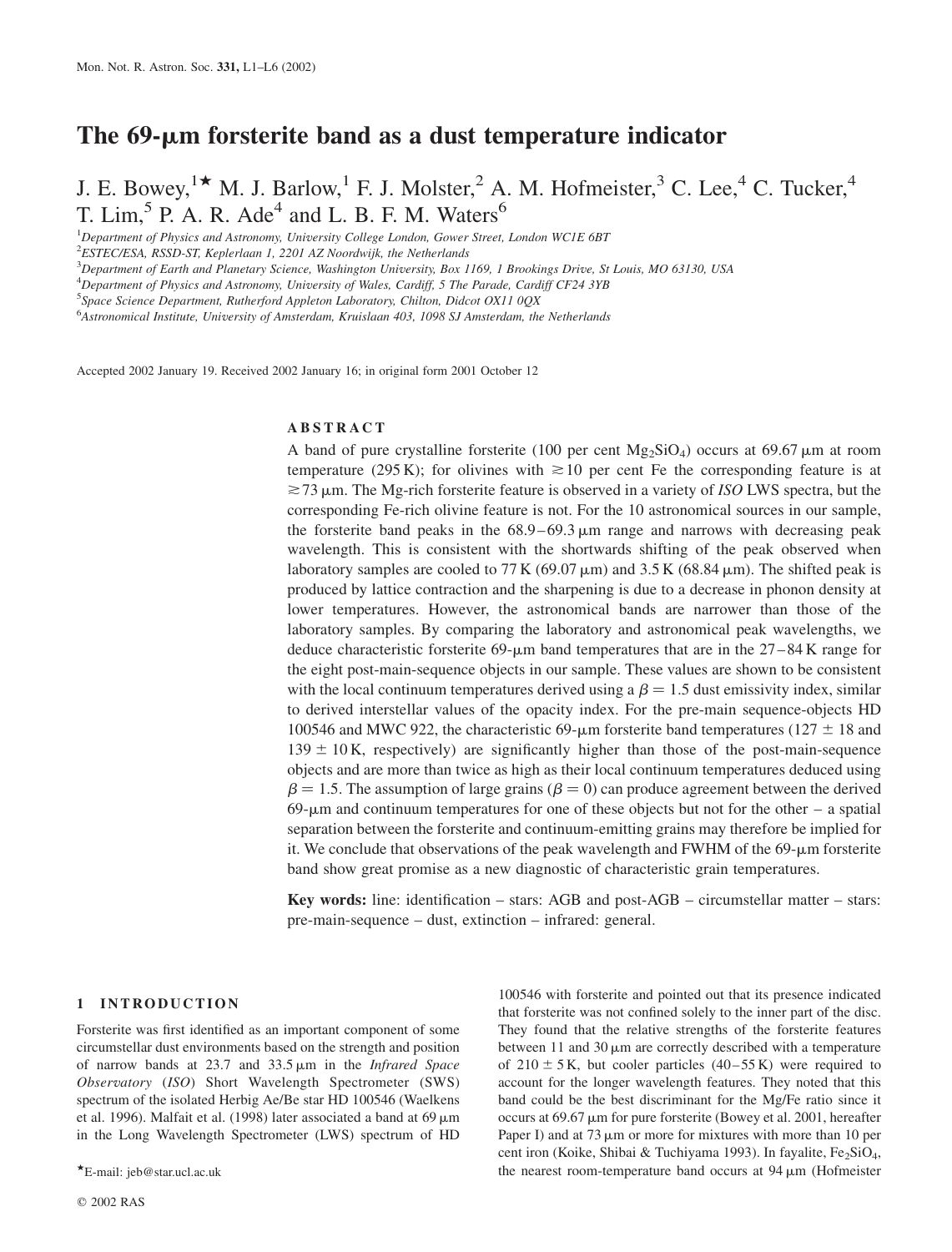# L<sub>2</sub> J. E. Bowey et al.

1997). However, the composition of the grains cannot be solely responsible for the difference between the astronomical and laboratory features, since the observed astronomical features peak between 68.9 and 69.3  $\mu$ m, 0.8–0.4  $\mu$ m shortwards of the roomtemperature peak for pure forsterite, and are  $0.2-0.8 \,\mu m$  wide (FWHM) whilst the laboratory peak has a FWHM of  $1.4 \mu m$  at room temperature. The smaller FWHM of the astronomical peak might indicate that the grains have a higher purity than the laboratory sample. However, X-ray diffraction analysis of the laboratory samples measured in Paper I showed that the sample was formed of well-crystallized 100 per cent  $Mg_2SiO<sub>4</sub>$ . Therefore we assume that



Figure 1. Continuum-subtracted 69-µm laboratory spectra for forsterite at  $3.5 \pm 0.5$ ,  $77^{+5}_{-0}$  and  $295 \pm 2$  K (solid lines) with Gaussian fits (dotted) and residuals after subtraction of the Gaussians (dot–dashed). Dashed lines indicate  $\lambda_{\rm pk}$  estimated by 'eye'.  $\chi^2_{\nu}$  is based on  $\sigma \sim 1$  per cent of the peak absorbance.

the  $69-\mu m$  astronomical feature is produced by 100 per cent crystalline forsterite. Higher resolution  $(0.25 \text{ cm}^{-1})$  3.5- and 295-K measurements presented in Paper I indicated that the decrease in peak-wavelength and width resulted from a difference in temperature between the astronomical and laboratory grains; the shift to shorter wavelengths results from an increase in phonon energy as the lattice contracts, and the features sharpen because a reduction in temperature reduces the phonon density.

#### 2 LABORATORY AND ASTRONOMICAL MEASUREMENTS

Paper I presented laboratory measurements of the effect of temperature on the 69- $\mu$ m feature of synthetic forsterite, Mg<sub>2</sub>SiO<sub>4</sub>, powder embedded in petroleum jelly on a polyethylene substrate. Spectra were obtained at  $3.5 \pm 0.5$  and  $295 \pm 2$  K (room temperature). For the new  $77^{+5}_{-0}$  K measurement the same forsterite sample was placed in the output beam of the spectrometer on a liquid nitrogen cooled cold finger. The sampling interval was  $0.25$  cm<sup>-1</sup> for each of the measurements. In the current analysis, continua were subtracted from the published data and the wavelength of the 69- $\mu$ m peak,  $\lambda_{\rm pk}$ , and the full width at halfmaximum, FWHM<sub>eye</sub>, were obtained by 'eye' using a cursor because the peaks are asymmetric (see Fig. 1). Ideally the peak shape of the dielectric function at  $69 \,\mu m$  is Lorentzian but in practice many laboratory absorption peaks are found to be asymmetric or Gaussian because of a range of particle shapes and sizes (see Paper I). Gaussian fits to the laboratory peaks (dotted lines in Fig. 1) were poor, with high values of  $\chi^2_{\nu}$  ( $\chi^2_{\nu} \sim 1$  is a good fit) and large residuals (dot–dashed lines) longwards of  $\lambda_{\rm pk}$ . The instrumental FWHM, FWHM<sub>inst</sub>, was  $0.5 \text{ cm}^{-1} \equiv 0.24 \text{ }\mu\text{m}$  at 69  $\mu$ m (= 2  $\times$  sampling interval) which is similar to the width of the peak. Therefore the true FWHM, FWHM $_{69 \mu m}$ , was obtained by subtracting (in quadrature) FWHM<sub>inst</sub> from FWHM<sub>eye</sub>;  $\lambda_{pk}$  and  $FWHM_{69 \mu m}$  are shown in Fig. 1.

Observations of the  $69-\mu m$  forsterite band were obtained with the LWS on ISO (Clegg et al. 1996; Kessler et al. 1996). Data from the ISO archive were reduced with the ISO spectral analysis package (ISAP) version 2.0. The target dedicated time (TDT) numbers and exposure times and the version numbers of the online processing packages (OLPs) are listed in Table 1. The  $69-\mu m$ feature occurs in the overlap region between detectors 3 and 4. Detector 3 is thought to produce more reliable spectral shapes; therefore if data from detector 4 indicated a broader feature, only detector 3 was used to produce the fluxes. Where the agreement between detectors was good the data were merged before averaging

Table 1. Object classifications, target TDT numbers, exposure times, derived values of  $\lambda_{pk}$  and FWHM for the 69-µm feature, for a number of sources where the band has been identified. The penultimate columns lists the estimated grain temperature,  $T_{69 \mu m}$ , derived from  $\lambda_{pk}$  using the laboratory calibration from Paper I.  $T_{69\,\mu m}$  temperature estimates based on Chihara et al.'s (2001) data are 18–24 K higher (see text). The last column lists the temperature of the local continuum,  $T_{\text{cont}}$ , derived using a dust emissivity index of  $\beta = 1.5$ .

| Object            | Type               | <b>TDT</b> | Time/s | <b>OLP</b> | $\lambda_{\rm pk}/\mu$ m | $FWHM/\mu m$    | $T_{69\mu m}$ /K | $T_{\text{cont}}(\beta = 1.5)$ /K |
|-------------------|--------------------|------------|--------|------------|--------------------------|-----------------|------------------|-----------------------------------|
| NGC 6537          | Planetary nebula   | 70300625   | 2230   | 9.1        | $68.92 \pm 0.02$         | $0.39 \pm 0.04$ | $29 \pm 6$       | $39 \pm 3$                        |
| <b>IRAS 16342</b> | OH/IR star         | 08402827   | 1552   | 8.7        | $68.92 \pm 0.03$         | $0.29 \pm 0.08$ | $27 \pm 10$      | $67 \pm 12$                       |
| NGC 6302          | Planetary nebula   | Many       | 13243  | 7.0        | $68.96 \pm 0.02$         | $0.37 \pm 0.05$ | $41 \pm 6$       | $52 \pm 1$                        |
| $OH 26.5 + 0.6$   | OH/IR star         | 33000316   | 1268   | 9.5        | $69.01 \pm 0.04$         | $0.52 \pm 0.10$ | $57 \pm 14$      | $58 \pm 9$                        |
| $CPD - 56°8032$   | Planetary nebula   | 08401538   | 1552   | 9.5        | $69.05 \pm 0.02$         | $0.47 \pm 0.05$ | $70 \pm 7$       | $70 \pm 13$                       |
| AFGL 5379         | OH/IR star         | 46901615   | 1614   | 9.1        | $69.05 \pm 0.03$         | $0.37 \pm 0.07$ | $69 \pm 8$       | $85 \pm 17$                       |
| HD 44179          | Red Rectangle      | 70901203   | 3428   | 9.1        | $69.07 \pm 0.05$         | $0.60 \pm 0.11$ | $77 \pm 16$      | $72 \pm 13$                       |
| HD 101584         | Post-AGB object    | 07901520   | 1554   | 9.1        | $69.09 \pm 0.03$         | $0.44 \pm 0.06$ | $84 \pm 9$       | $64 \pm 9$                        |
| HD 100546         | Herbig Ae/Be star  | 10400640   | 2228   | 7.0        | $69.21 \pm 0.05$         | $0.60 \pm 0.11$ | $127 \pm 18$     | $62 \pm 11$                       |
| MWC 922           | Emission-line star | 47801237   | 1316   | 9.1        | $69.24 \pm 0.03$         | $0.46 \pm 0.07$ | $139 \pm 10$     | $54 \pm 6$                        |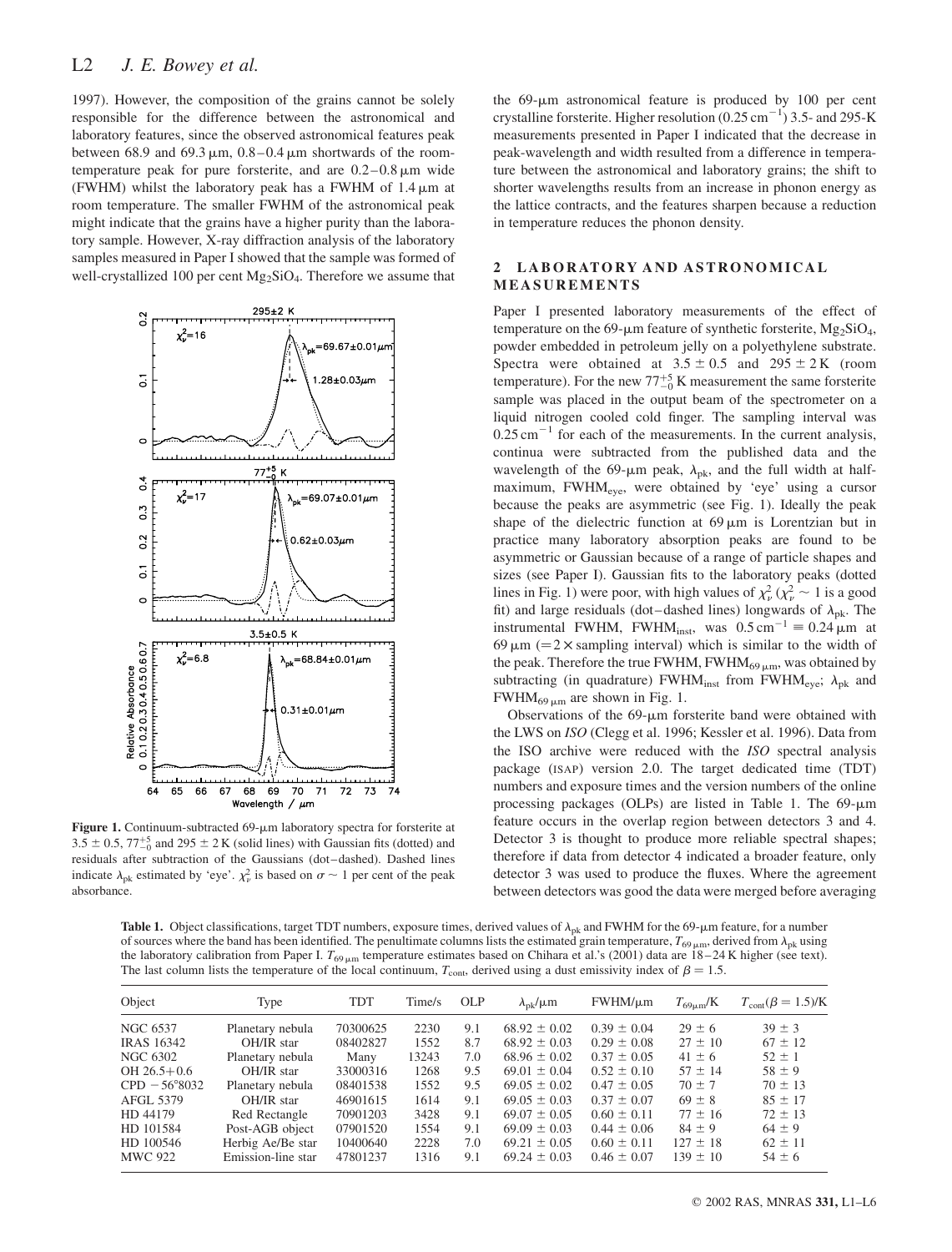

Figure 2. Continuum-subtracted LWS observations of the  $69$ - $\mu$ m forsterite band (solid lines); dotted lines indicate the Gaussian fits used to obtain the wavelength of the peak and the FWHM of the features; dashed lines indicate the residuals obtained after subtraction of the fits. (The estimated uncertainty in the baseline flux,  $\sigma$ , is quoted as a fraction of the peak flux at  $\lambda_{69 \mu m}$ .)

to the highest default sampling interval ( $\sim 0.066 \,\mu$ m). NGC 6302 was observed frequently during the *ISO* mission as a calibration source and the included spectrum was originally presented and analysed by Molster et al. (2001). Hence the signal-to-noise ratio for this observation is significantly better than that for the other  $69$ - $\mu$ m features. To obtain  $69$ - $\mu$ m features with zero baselines for Gaussian fitting, the data were smoothed with a Gaussian function with FWHM  $\approx$  2 pixel. Then continua (with no physical significance) were assessed between  $63.5$  and  $80 \,\mu m$  and subtracted from the flux spectra; the residual  $69-\mu m$  features are shown in Fig. 2. Since Gaussians were a good match to the peaks (see Fig. 2), both the characteristic wavelength  $\lambda_{\rm pk}$  and the FWHM were obtained by fitting Gaussians using the emission-line fitting routine ELF in the Starlink DIPSO spectroscopic analysis package. The instrumental FWHM resolution of the LWS is  $0.29 \,\mathrm{\upmu m}$ (Swinyard et al. 1996), and this was subtracted in quadrature to obtain the observed FWHM values listed in Table 1.

## 3 FORSTERITE 69-µm TEMPERATURES

The derived FWHMs of the astronomical and laboratory  $69-\mu m$ features, FWHM $_{69 \mu m}$ , are plotted as a function of the peak wavelength,  $\lambda_{\rm pk}$ , in Fig. 3. To place limits on the effects of experimental artefacts such as grain size, sample density and matrix effects, these values are compared with those from laboratory data by Chihara, Koike & Tsuchiyama (2001); their values were obtained from room-temperature (CRT; we assume  $295 \pm 5$  K) and low-temperature (CLT;  $\sim$  4.2 K; we assume  $\pm$  5 K) spectra of a synthetic forsterite sample embedded in polyethylene, at resolutions of 0.5 and 0.1  $cm^{-1}$ , respectively.

Since  $\lambda_{\rm pk}$  and FWHM<sub>69  $\mu$ m are temperature-dependent, both</sub> values should be used to estimate the temperature of the astronomical grains. The astronomical values of  $\lambda_{\rm pk}$  fall within the range of both laboratory data sets. However, the astronomical  $69-\mu m$  bands are significantly narrower than expected from the laboratory relation between  $\lambda_{\rm pk}$  and FWHM (see Fig. 3). IRAS 16342 has a narrower 69-µm band than our 3.5-K measurement. This, along with baseline uncertainties and laboratory sample



Figure 3. The FWHM of the astronomical and laboratory 69-µm bands (FWHM<sub>69 µm</sub>) as a function of the peak wavelength of the feature,  $\lambda_{pk}$ . Laboratory data points from Paper I and the 77-K measurement are joined by dotted lines to guide the eye. Low-temperature and room-temperature measurements of forsterite by Chihara et al. (2001) are marked CLT and CRT, respectively. Errors are deduced from the statistics of the Gaussian fits.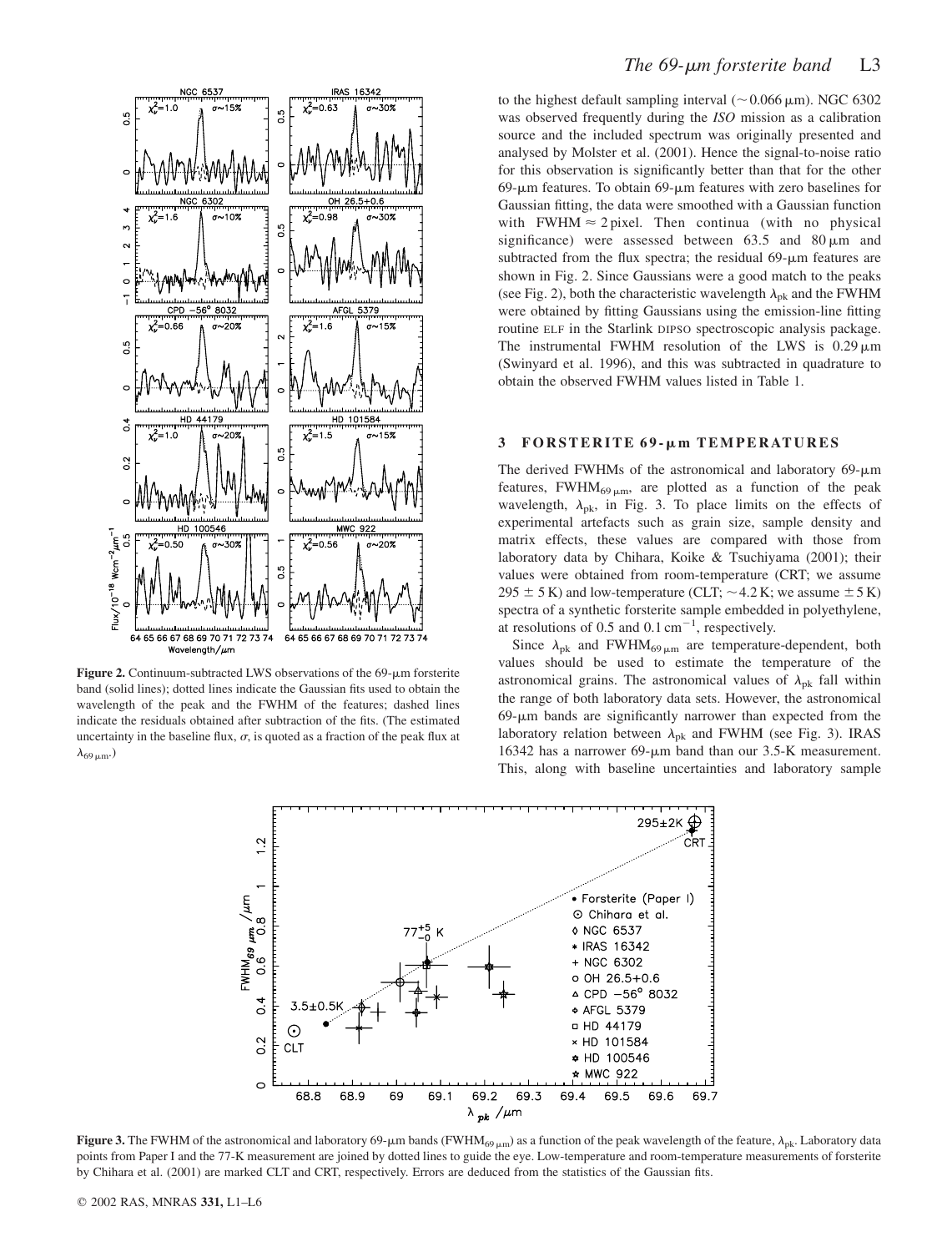density effects, precludes the use of the measured FHWM as a temperature indicator at this time (see Section 3.1).

In Table 1 we have interpolated between the peak wavelengths of the laboratory data from Paper I and our 77-K measurement to estimate the characteristic temperature,  $T_{69\,\mu\text{m}}$ , of the forsterite grains. Comparison between the values of  $\lambda_{pk}$  of the astronomical and laboratory forsterite bands suggests that the astronomical grain populations are in the 27- to 139-K temperature range.

The Chihara et al. values of  $\lambda_{pk}$  differ from ours by 0.01  $\mu$ m (CRT) and  $0.07 \mu m$  (CLT) The source of the difference between the values of  $\lambda_{\rm pk}$  is currently unknown. One possibility is the difference between the refractive indices of the petroleum jelly (Paper I) and polyethylene media (Chihara et al.) in which the forsterite powders were embedded. However, we could find no measurements for either material at any temperature or wavelength. Matrix effects in KBr have been investigated by Colangeli et al. (1995) for  $\lambda$  < 30  $\mu$ m and by Speck, Hofmeister & Barlow (1999) for  $6-20 \mu m$ . Colangeli et al. found  $0.00 \le$  $|\lambda_{\text{shift}}| \leq 0.05 \,\mu\text{m}$ , whilst Speck et al. found that shifts were introduced only when grains were sufficiently large to saturate the infrared peaks, i.e. that the shift depended on the grain properties and not on the matrix. Grain temperatures derived by interpolating between the two Chihara et al. reference temperatures would produce a  $T_{69 \mu m}$  that is 18 K higher for the warmer grains surrounding HD 100546 and MWC 922, and 24 K higher for objects with  $\lambda_{\rm pk}$  less than 69.07  $\mu$ m (the 77-K laboratory peak).

The derivation of grain temperatures by interpolation assumes a linear temperature relation between the measurements. The relationship is imprecise because of an absence of data at intermediate temperatures. Since the wavelength shift of the peak depends on the contraction of the lattice, it is possible that the band shift approaches zero at some temperature above 3.5 K. Forsterite (like the majority of crystalline solids) has constant anisotropic thermal expansion coefficients between 100 and 2000 K (close to its melting point: e.g. Gillet, Daniel & Guyot 1997). However, at temperatures  $\leq 80$  K ( $\sim 0.1$  $\times$  the Debye temperature of 766 K), the measured coefficients decrease (White, Roberts & Collins 1985) to a limiting value of zero at  $0$  K. Further measurements of the 69- $\mu$ m peak at a range of low temperatures, grain sizes and matrix effects are required for better determinations of characteristic grain temperatures.

#### 3.1 Bandwidth variation

The decrease in the FWHM for an individual sample as the

temperature is reduced is due to the decrease in phonon density at low temperatures and the consequent increase in the phonon lifetimes (see Paper I). However, the measured widths depend on the baseline, the grain size distribution, the sample density and the refractive indices of polyethylene or petroleum jelly matrix. Chihara et al. quote FWHMs of 1.34 and  $0.27 \,\mu m$  from Lorentzian fits to their room-temperature (CRT) and low-temperature (CLT) measurements, respectively. Their sampling intervals at the two temperatures corresponded to  $0.24 \mu m$  (CRT) and  $0.05 \mu m$  (CLT); assuming instrumental resolutions of  $2\times$  the sampling interval, their intrinsic FWHMs are  $1.32 \,\mu\text{m}$  (CRT) and  $0.27 \,\mu\text{m}$  (CLT), whilst our values are  $1.28 \mu m$  (295 K) and 0.31  $\mu m$  (3.5 K). The Chihara FHWM measurements may be nearer the true value since their peaks are probably more symmetric because their grains were  $\leq$ 1  $\mu$ m in size, whilst the size distribution of our thin films was unconstrained.

The astronomical  $69$ - $\mu$ m bands are narrower than expected for the laboratory relation between  $\lambda_{\rm pk}$  and FWHM (see Fig. 3). The pre-main-sequence objects MWC 922 and HD 100546 are the most discrepant, having narrower bands with respect to  $\lambda_{\rm pk}$  than the post-main-sequence objects. For the post-main-sequence objects, FWHM increases with  $\lambda_{\rm pk}$ , as expected. The narrowness of the observed astronomical peaks suggests that the forsterite grains may be smaller and/or have a smaller size distribution than the laboratory samples, since in room-temperature laboratory studies the widths of peaks caused by absorption in a single crystal (and hence a single path length) tend to be smaller than data obtained from powders (e.g. Hofmeister et al. 2000). Laboratory measurements of the interplay between sample density, grain size, matrix effects and temperature are required before FWHMs can be used with  $\lambda_{\rm pk}$  to derive reliable estimates of these parameters.

## 4 COMPARISON WITH LONG-WAVELENGTH CONTINUUM TEMPERATURES

Continuum temperatures were obtained from the unsmoothed  $\sim$  57–83 µm spectra by using the blackbody fit routine in ISAP 2.0 and masking emission features such as the [O I] line at  $63.2 \mu m$  and the forsterite band. The continua of NGC 6537 and 6302 over this wavelength range are affected by a broad emission feature between 60 and  $70 \,\mu m$  (see Molster et al. 2001). Therefore for NGC 6302 the continuum temperature was obtained from the full  $50-190 \mu m$ spectrum.





Figure 4. Forsterite 69-um temperature plotted as a function of continuum temperature. Solid lines denote the weighted fit to objects with forsterite 69-um temperatures less than 85 K, i.e. excluding the two pre-main-sequence objects.  $T_{69\mu m} \sim T_{\text{cont}}$  when  $\beta = 1.5$ . For this value of  $\beta$ ,  $y =$  $(1.1 \pm 0.3)x - (15 \pm 17)$  K.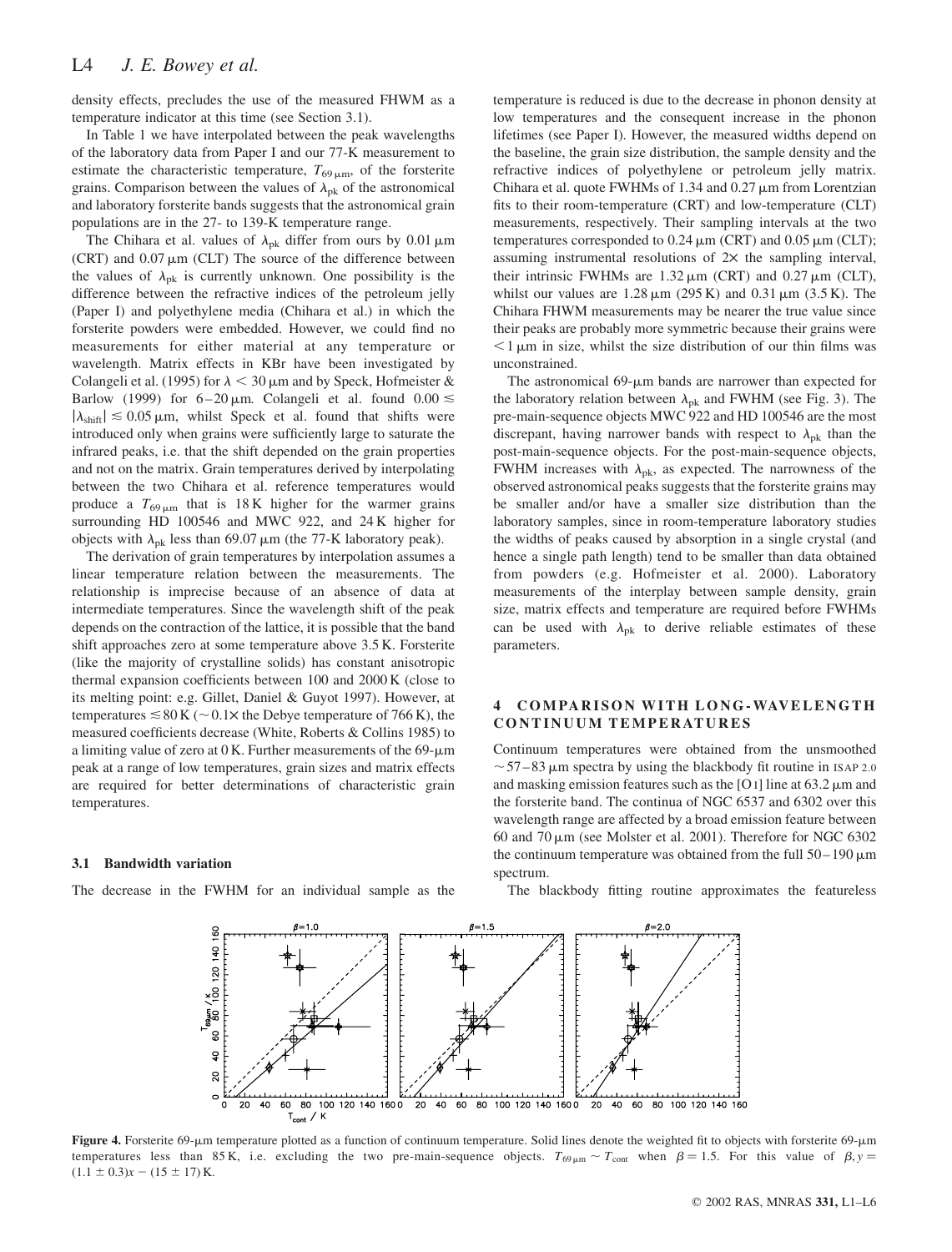continuum flux,  $F_{\lambda} \propto B(\lambda, T) \lambda^{-\beta}$ , where  $B(\lambda, T)$  is the blackbody function and  $\beta$  is the dust emissivity index. The values of T and  $\beta$ cannot be derived independently, owing to warmer dust emitting at shorter wavelengths and a lack of data longwards of  $180 \mu m$ . Single-temperature-component fits to the Galactic spectrum (Wright et al. 1991) gave  $\beta = 1.65$  and a dust temperature of 23.3 K, and their two-temperature fits (20.4 and 4.77 K) used  $\beta$  = 2.0, the value given by the Kramers–Kronig theorem in the low-frequency limit. Since  $\beta$  values are relatively uncertain, we tried values of 1.0, 1.5 and 2.0. The  $69-\mu m$  forsterite band temperatures,  $T_{69 \mu m}$ , are compared with the resulting continuum temperatures,  $T_{\text{cont}}$ , in Fig. 4. Dashed lines show where  $T_{69 \mu m} =$  $T_{\text{cont}}$  and solid lines indicate weighted line fits to the post-mainsequence objects only, which all have  $69-\mu m$  for sterite band temperatures of less than 85 K. The fits show that increasing the value of  $\beta$  decreases both the continuum temperature and the derived uncertainty, and that  $\beta = 1.5$  produces the closest match between the continuum temperature estimates,  $T_{\text{cont}}$ , and the forsterite 69- $\mu$ m-peak temperatures,  $T_{69\,\mu m}$ .

#### 5 DISCUSSION

#### 5.1 Post-main-sequence versus pre-main-sequence objects

Fig. 4 shows that the derived dust continuum temperatures for the eight post-main-sequence objects matched the forsterite  $69-\mu m$ peak temperatures most closely when  $\beta = 1.5$ . T<sub>cont</sub> for  $\beta = 1.5$  is listed in Table 1 for each of the objects. As discussed above, this suggests that the emission from the post-main-sequence objects is produced by dust with similar emission properties to interstellar dust. The close agreement between the  $69-\mu m$  and continuum temperatures also indicates that the forsterite grains and 'featureless' dust components are probably spatially related.

For the two pre-main-sequence objects, HD 100546 and MWC 922, the derived  $T_{69 \mu m}$  temperatures are 127  $\pm$  18 and 139  $\pm$  10 K, respectively, significantly warmer than their  $\beta = 1.5$  continuum temperatures of  $62 \pm 11$  and  $54 \pm 6$  K. If the objects were surrounded mainly by larger (radius  $\geq 20 \,\mu\text{m}$ ) grains, with constant opacity in the  $\sim$  57–83 µm range (i.e.  $\beta$  = 0.0), the derived continuum temperatures would rise to  $127 \pm 53$  and 94  $\pm$  19 K. Hence for HD 100546 the forsterite temperature could be consistent with grain growth, but for MWC 922 the forsterite grains are still  $\sim$  45 K warmer than the underlying continuum. The discrepancy between  $T_{69 \mu m}$  and  $T_{\text{cont}}$  for MWC 922 and the high forsterite temperature in HD 100546 could suggest that the forsterite  $69$ - $\mu$ m emission may originate in hotter optically thin layers above an optically thick circumstellar disc or torus. This scenario was also suggested by Bowey & Adamson (2001) to explain the presence of optically thin emission from 'amorphous' silicate dust in the  $10$ - $\mu$ m spectrum of HL Tau.

#### 5.2 Is the 49- $\mu$ m forsterite feature present in the ISO spectra?

Fig. 5 of Bowey et al. (2001) shows that, in addition to a  $69\text{-}\mu\text{m}$ feature, forsterite grains also exhibit a  $49$ - $\mu$ m feature. For grain temperatures of 295 K, the ratio of the flux in the  $49-\mu m$  band to the flux in the 69- $\mu$ m band is 5.4, with the flux ratio declining to 2.3 at 70 K and 0.3 at 27 K. Hence cooler grains are less likely to exhibit an observable  $49$ - $\mu$ m peak. We have checked whether our LWS spectra are consistent with the strengths expected for the 49-  $\mu$ m forsterite band. To predict the flux of the 49- $\mu$ m peak for each object, we scaled the  $69$ - $\mu$ m band profile of NGC 6302 to the flux



Figure 5. LWS observations of the  $49-\mu m$  region (solid) with simulated continua (dashed) and the predicted forsterite  $49-\mu m$  peaks (dotted); see Section 5.2.

level predicted for the  $49-\mu m$  feature. To estimate this flux level, we multiplied the measured  $69-\mu m$  band flux of the object by the predicted 49- to 69- $\mu$ m band-flux ratio at the temperature,  $T_{69 \mu m}$ , derived from the peak wavelength of the  $69-\mu m$  band. We then added the resulting  $49-\mu m$  band profile to the observed LWS spectrum at  $49 \mu m$  to see whether a detectable  $49-\mu m$  feature should have been present. The results are shown in Fig. 5. We note that, owing to (i) the steep rise in the continuum level of the spectra between  $69$  and  $49 \mu m$  which reduces the contrast of shorter wavelength features, and (ii) the higher noise level in LWS Detector 1 which covered the  $49-\mu m$  region compared with Detector 3 which covered the  $69$ - $\mu$ m region, it is intrinsically more difficult to detect features at 49  $\mu$ m than at 69  $\mu$ m. For NGC 6537, IRAS 16342 and OH 26.5+0.6, the expected 49- $\mu$ m feature would not have been detectable; for NGC 6302 and HD 101584, the predicted  $49-\mu m$  features are stronger than the features in the spectra. However, CPD-56° 8032, HD 44179 and AFGL 5379 have observed  $49$ - $\mu$ m features that are consistent with those predicted. In particular, the object in our sample with the strongest continuum flux, and thus the highest signal-to-noise ratio spectrum, AFGL 5379, is found to have an observed feature at  $49 \mu m$  that is very consistent in both flux and peak wavelength with that predicted by the combined strength and peak wavelength of its  $69-\mu m$  band. For the two pre-main-sequence objects, HD 100546 and MWC 922, the